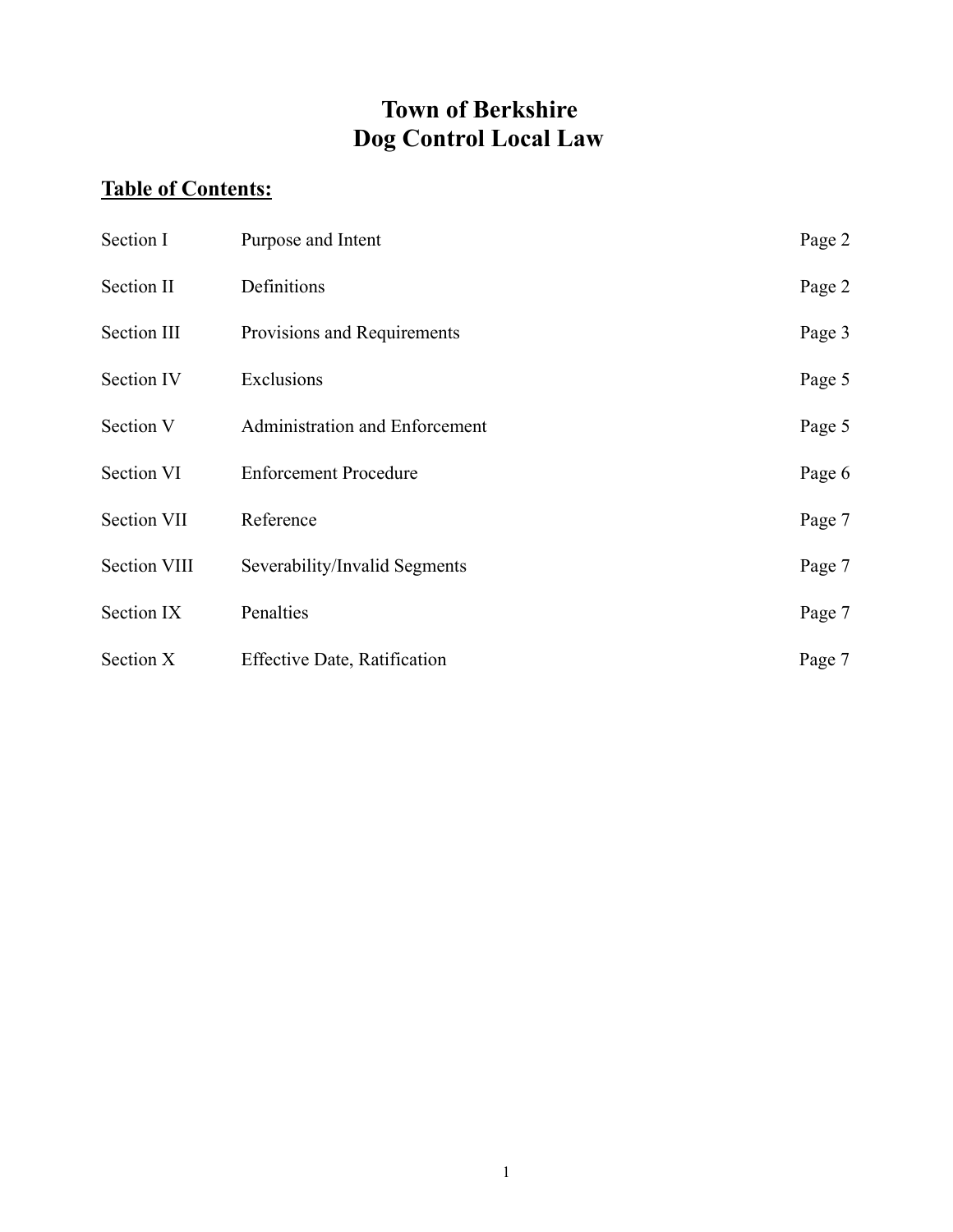#### Section I: Purpose and Intent

- A. Be it enacted by the Town Board of The Town of Berkshire to declare its intent to protect the welfare of the citizens by regulating dog ownership and dog behavior.
- B. The Town of Berkshire declares its intent to regulate running at large and other behavior of dogs in a manner that fully complies with Article 7 of the New York State Agriculture and Markets Laws (AGMAR). This local law is intended to protect the health, safety and wellbeing of persons, property, and other animals by outlining the responsibilities of dog ownership and regulating and controlling the activities of dogs.

#### Section II: Definitions

- A. "Accusatory Instrument" is documentation used to provide information and describe charges of violations, either as complaint or enforcement, in any section of the law.
- B. "AGMAR", as used in this document, refers to the New York State Agriculture and Markets Law Article 7.
- C. "Animal Population Control Program" (APCP) is a state-mandated program to encourage adoption of unwanted dogs and to provide low-cost spay and neuter procedures at shelters to help reduce over population in general and especially in shelters.
- D. "Assistance or Service Dog" includes, but is not limited to, guide dog, hearing dog, working search dog, police work dog, war dog, detection dog, or therapy dog.
- E. "Companion Animal or Pet" means any domestic animal normally maintained in or near a household.
- F. "Dangerous Dog," as defined by AGMAR, is "any dog that without justification, attacks a person, companion animal, farm animal or domestic animal and causes physical injury or death, or behaves in a manner that a 'reasonable person' would believe poses a serious and unjustified imminent threat of serious physical injury or death to one or more persons, companion animals, farm animals or domestic animals, or without justification attacks a service dog, guide dog or hearing dog and causes physical injury or death."
- G. "Dog" means domestic member of the canine family (*canis familiaris*), typically housed as pets or used for hunting.
- H. "Dog Control Officer" (DCO) is the person authorized by the Town Board to enforce this local law and other relevant provisions of the AGMAR Law.
- I. "Dog in Heat" refers to a female dog that is receptive to male presence for breeding.
- J. "Dog License" is the application process completed to license the dog and obtain an identification tag.
- K. "Domestic Animal," as defined by AGMAR, means "any domesticated animal (sheep, horse, cattle, fallow deer, red deer, sika deer, whitetail deer) which is raised under license from the department of environmental conservation, (llama, goat, swine, fowl, duck, goose, swan, turkey, confined domestic hare or rabbit, pheasant or other bird) which is raised in confinement under license from the state department of environmental conservation before release from captivity, except that the varieties of fowl commonly used for cock fights shall not be considered domestic animals for the purposes of this article."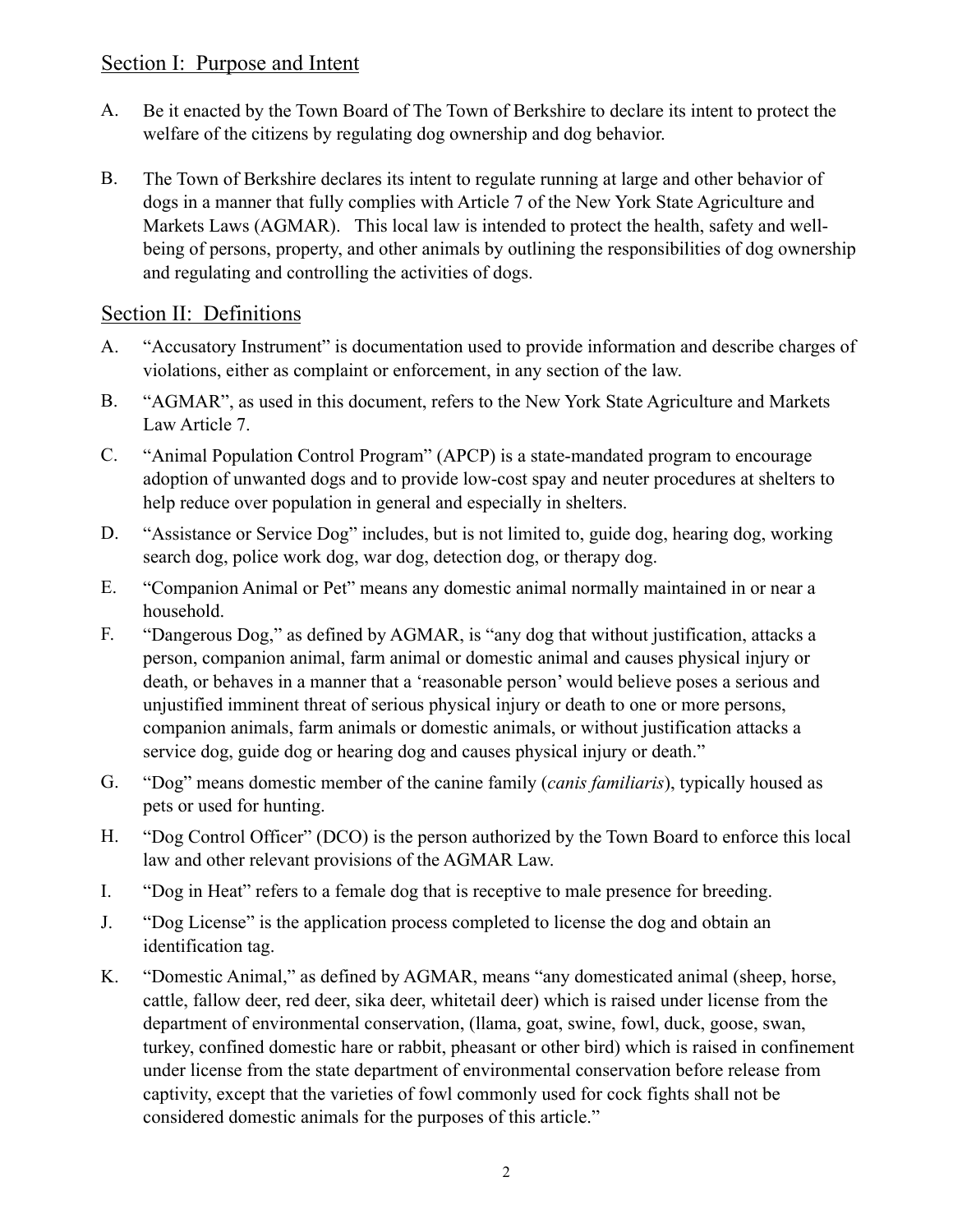- L. "Enumeration" means a census or count of dogs used to ensure licensing and rabies vaccinations are attained.
- M. "Farm Animal," as defined by AGMAR, means "any ungulate, poultry, species of cattle, sheep, swine, goats, llamas, horses or fur-bearing animals (as defined in section 11-1907 of the environmental conservation law), which are raised for commercial or subsistence purposes."
- N. "Harbor" means to provide food, water or shelter to any dog.
- O. "Identification Tag" means a tag issued by the Town Clerk when a dog is licensed which contains an identification number that can be used to identify the dog and the owner information.
- P. "Neutered" is the removal of the testicles in male animal.
- Q. "Owner of Record" means the person in whose name any dog was last licensed, unless a license is issued on application to a person under eighteen (18) years of age, in which case, the owner of record shall be deemed to be the parent or guardian of such person.
- R. "Redeemed" as used in this document means to gain or regain possession of a lost or seized animal.
- S. "Running at Large" means any unleashed, unsupervised dog on public or private property without permission.
- T. "Seize" is the act of taking possession of or capturing and controlling a dog.
- U. "Spayed" is the sterilization of a female animal by removing the ovaries.

#### Section III: Provisions and Requirements

- A. Owner Requirements
	- 1. Dog License, New and Renewal
		- a. Annual license fees are set in the Town Fee Schedule by resolution by the Berkshire Town Board. Such fee schedule may thereafter be amended from time to time by like resolution. The fee consists of a cost support license fee, a state-mandated differential for altered and unaltered dogs, and a state-mandated fee for the Animal Population Control Program. Fees vary by type or category as follows:
			- i. Regular license for neutered male or spayed female (altered).
			- ii. Regular license for unneutered male or unsprayed female (unaltered).
			- iii. Assistance Dogs to be registered but are exempt from local fees.
			- iv. Owners over age 65 register one dog as in (i) or (ii) but local fee is waived.
		- b. All dogs four (4) months or older are required to be licensed and vaccinated for rabies.
		- c. Application for a dog license shall be made to the Berkshire Town Clerk. The application shall be accompanied by the license fee (see Town Fee Schedule) and proof of current rabies vaccination, or in lieu thereof, a statement, certified by a licensed veterinarian verifying that due to old age or other reason, the life of the dog would be endangered by the administration of the vaccine.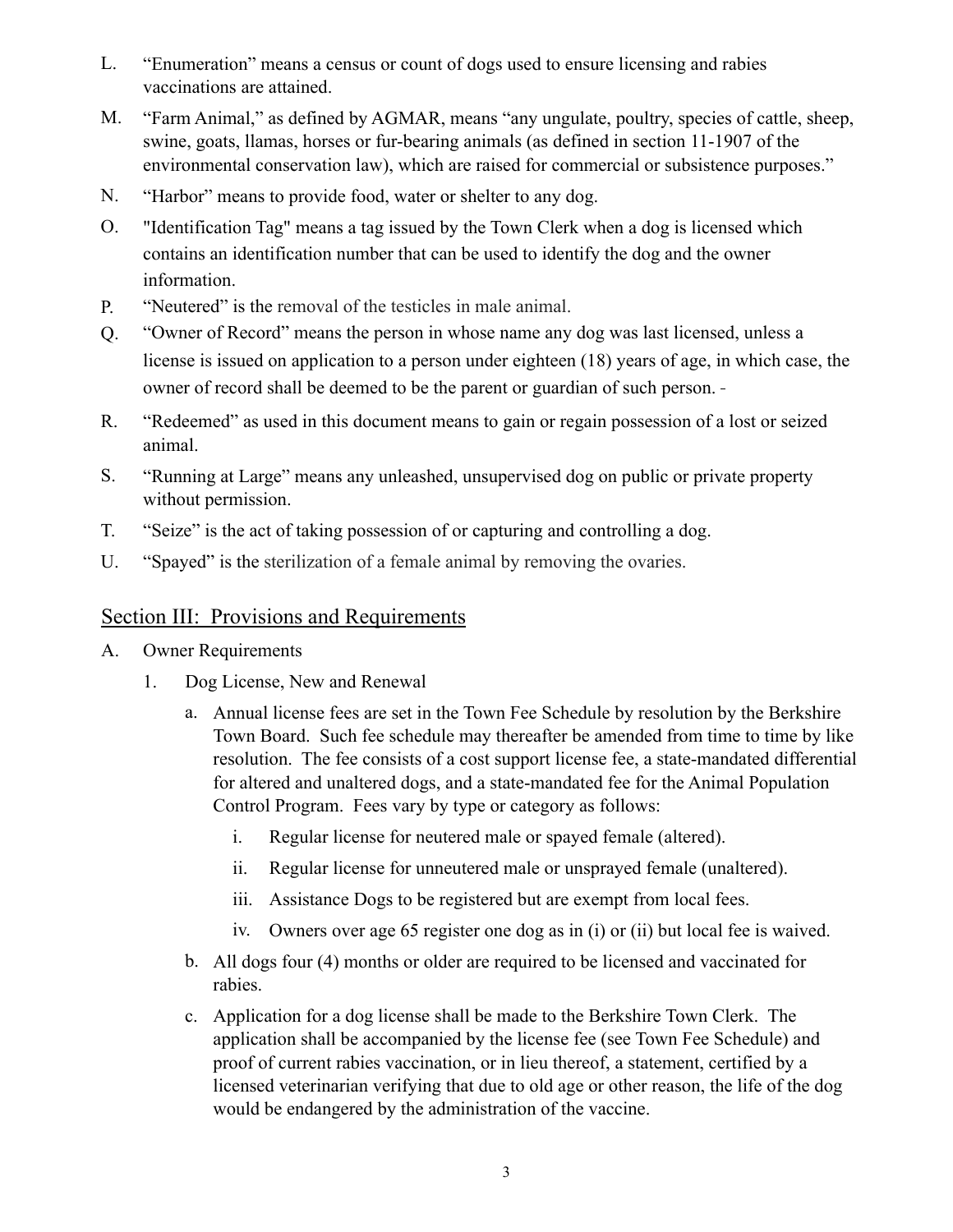- d. Proof of spaying or neutering will be provided if appropriate.
- e. License renewals are sent to dog owners by the Town Clerk to remind them that a dog must be licensed by the date set forth on the renewal form.
- f. Any dog owner who fails to renew a license, or fails to acquire a license, will be contacted by the Dog Control Officer (DCO). If the owner fails to comply within fifteen (15) days, an appearance ticket may be issued to appear before the Town Court Justice. Fines may be imposed as set forth in Section IX of this law.
- g. If a dog was licensed in a different municipality, and the dog is harbored in the Town of Berkshire for a period of thirty (30) days or more, a new license is required by applying to the Town Clerk.
- h. The identification tag issued by the Town Clerk must be attached to a collar and worn by the dog at all times.
- i. A dog identification tag can never be transferred from one dog to another dog or from one owner to another owner. Upon change of ownership, the new owner will be required to immediately license the dog.
- j. Should a dog identification tag be lost, a replacement must be obtained at the owner's expense (see Town Fee Schedule).
- 2. Change in Ownership, Death, Lost or Stolen:
	- a. Owners must notify the Town Clerk within ten (10) days when they no longer own or harbor a dog that was licensed. This requirement includes a dog that has died.
	- b. Owners must notify the DCO within five (5) days of a dog that is lost or stolen, and then again if found or returned.
- 3. Treatment of Dogs: AGMAR Law also covers acts that may be criminal offenses. Appropriate law enforcement official should be notified if a dog is discovered in any of the following situations:
	- a. Used for animal fighting.
	- b. Neglected or deprived of food and water.
	- c. Intentionally injured or killed.
	- d. Housed in inappropriate outdoor shelter.
	- e. Confined inside motor vehicles under extreme temperatures.
	- f. Abandoned or "dropped off."
- B. Dog Control Requirements: These behaviors are prohibited, and the owner is required to prevent a dog from the following:
	- 1. Being at large or running at large.
	- 2. Causing damage or destruction to land on open public or privately owned property by defecating, urinating, or digging.
	- 3.Chasing, jumping upon, or otherwise harassing any person in such a manner as to reasonably cause intimidation or fear. Failure to prevent such action will be grounds for filing of a dangerous dog complaint.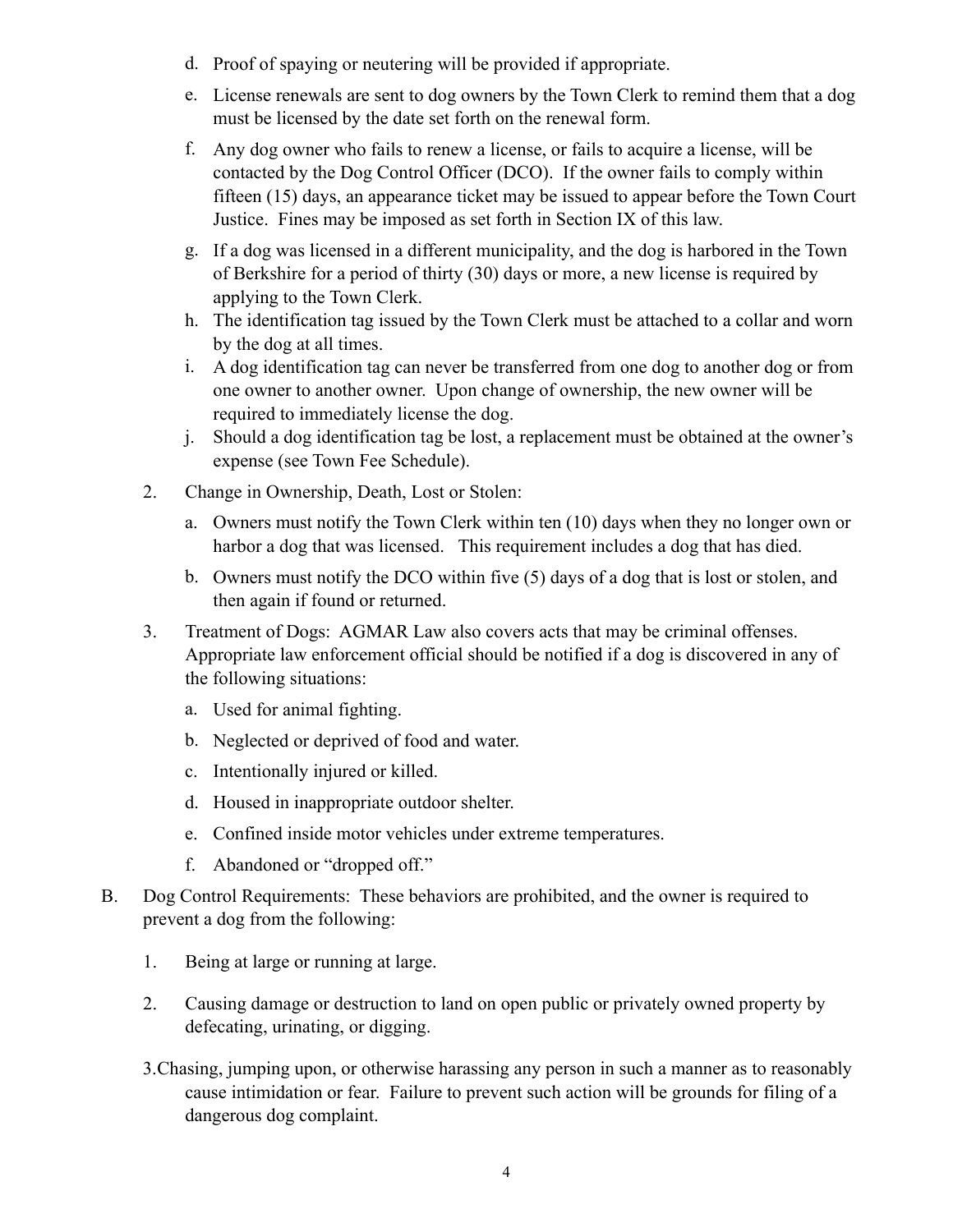- 4.Biting, injuring, or killing any individual, companion animal, domesticated animal or farm animal. Failure to prevent such actions will be grounds for the filing of a dangerous dog complaint.
- 5.Chasing, jumping upon, or running alongside of persons, motor vehicles, bicycles, horses, or carriages that are on a public highway, public walkway, or private property not belonging to the owner of the dog.
- 6.Engaging in habitual and sustained loud howling, barking, yelping, crying, whining or conducting itself in such a manner so as to be considered unreasonable and habitually annoying by a reasonable person.
- 7.Breaching confinement, by a female dog in heat, of a protected enclosure on the premises of the owner or person harboring the dog. A dog in heat must be housed in a protected enclosure at all times.

#### Section IV: Exclusions

- A. License fees will be waived for assistance dogs, but registration and proof of rabies vaccination are still required.
- B. A portion of the license fee is waived for owners over the age of 65 for one dog only (see Town Fee Schedule).
- C. No dog shall be deemed to be at large in the following situations: it is accompanied by and under the immediate supervision and control of the owner or other responsible person, it is a police work dog in use for police work, or it is accompanied by its owner or other responsible person and is actively engaged in hunting or training for hunting on unposted land or on posted land with the permission of the owner of the land.
- D. A dog participating in a show need not wear a dog identification tag during exhibition.

#### Section V: Administration and Enforcement

- A. Enforcement Authority:
	- **1.**This local law shall be enforced by the DCO when acting pursuant to his or her special duties, or by any other peace officer, police officer, or agencies authorized to enforce provisions of this local law and provisions of the AGMAR Law**.** The DCO shall have the power to issue appearance tickets pursuant to Criminal Procedure Law section 150.20 and shall have all powers, duties and responsibilities set forth in the AGMAR Law section 114.
	- 2.The Town Clerk is given authority to collect fees as defined in this law and the Town Fee Schedule.
	- 3.The DCO can perform a dog enumeration (census) as authorized by the Berkshire Town Board at any time. Procedures and fees will be determined by the Town Board and the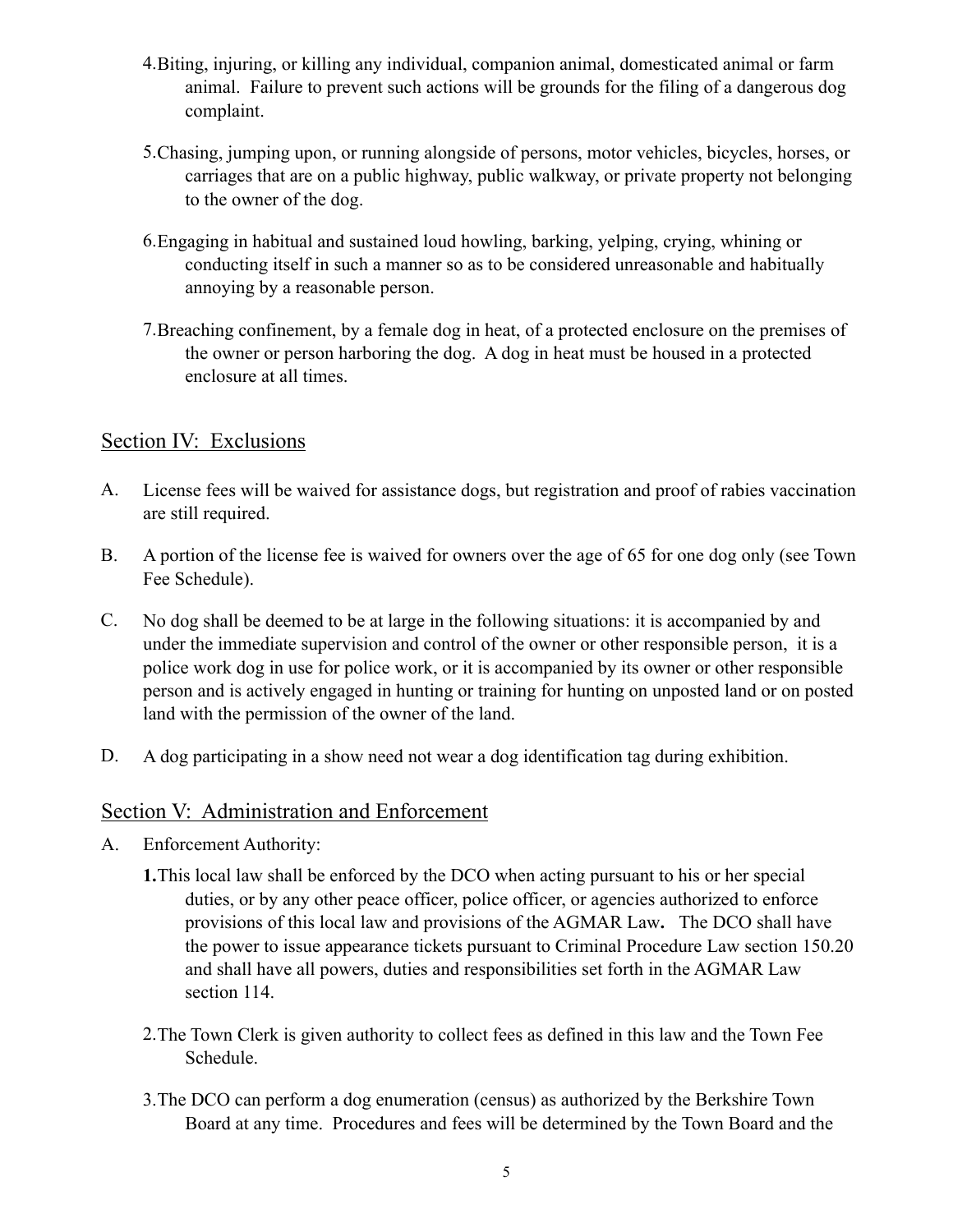DCO prior to commencement of an enumeration. Public notification will be made by newspaper, e-mail, or other means in advance of the process so residents know that the enumeration is being conducted.

- **4.**Pursuant to AGMAR Law, Section 110, (4)(d), and this Local Law, the Town Clerk shall collect an additional fee for dogs identified as unlicensed during a dog enumeration. This fee is to be collected at the time of licensing and is in addition to the regular license fee**.**
- B**.** Seized Dogs and Redemption:
	- 1.Any dog found in violation of the provisions of this local law may be seized. Every attempt will be made to use the degree of force necessary to seize the dog but prevent harm to the dog.
	- 2.When a dog is seized, the DCO will attempt to identify the owner by using the dog license number or by canvassing the area where the dog was seized. Seized dogs may be redeemed by the owner by producing proof of licensing and owner identification.
		- a. If owner is identified, the DCO will access violations of the local law and determine if the seized dog is able to be redeemed by the owner after payment of the redemption fee posted on the Town of Berkshire fee schedule.
		- b. If the owner is not identified, the DCO will turn the dog over to a humane center where the dog will be held for the redemption period set forth by NYS AGMAR law – typically five (5) days for unidentified owner. If the owner's identify is determined, the redemption period is seven (7) days with personal notification or nine (9) days if notified by mail. These redemption fees are set by the humane center and must be paid to them.
	- 3.Any dog seized due to biting a person or animal must be held in quarantine for a period of ten (10) days at the owner's home so that rabies status or declaration of dangerous dog (as defined in AGMAR law) can be determined. In addition, the Tioga County Health Department will monitor the health status of the bitten individual. Depending on vaccination status and the evaluation of the dog and individual, the quarantine period may extend beyond the ten (10) days.
	- 4.Per AGMAR Law, every dog seized shall be properly cared for, sheltered, fed and watered.
	- 5.If the owner of any unredeemed dog is known, such owner shall be required to pay any veterinary expenses and the seizure and impoundment fees whether or not such owner chooses to redeem the dog.
- C. The following services are not provided by the Town or covered under the jurisdiction of the DCO:
	- 1.The town does not provide a service for residents who wish to voluntarily surrender a dog. Owners are responsible for finding homes for unwanted dogs or contacting a humane center.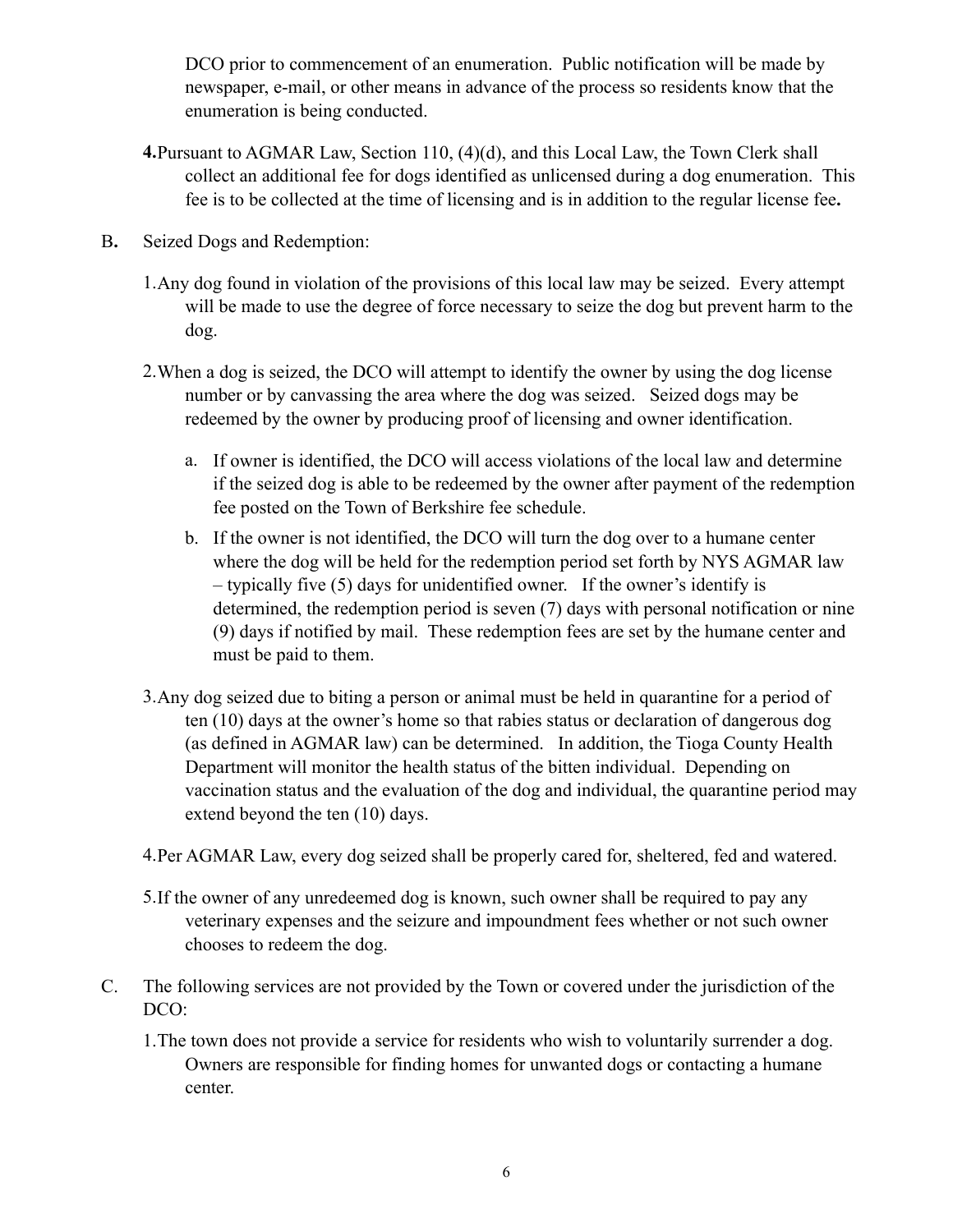- 2.This local law does not pertain to any animals other than dogs.
- 3.Wild animal control is not the responsibility of the Town or DCO.

## Section VI: Enforcement Procedure

- A. The DCO or any other person who observes a violation of this local law may file under oath a complaint/observance specifying the nature of the violation, the date thereof, a description of the dog, the location of the violation and the name and residence, if known, of the owner of the dog. The DCO will assist any person in preparing and filing this information and will enforce compliance with this Local Law.
- B. Establishment of the fact that a dog has committed any of the acts prohibited by this local law shall be presumptive evidence against the owner or person harboring such dog.
- C. Upon identifying a violation of this local law, the DCO shall issue an appearance ticket, by personal service or by certified mail, upon the owner of the animal found to be in violation. This notice will provide the name, address, and description of the violation.
- D. The DCO, the Sheriff of Tioga County or his deputies, or any other police or peace enforcement officers who has received a complaint that a dog is a dangerous dog or have reason to believe that a dog is a dangerous dog shall follow the provisions of AGMAR Law section 123 and may commence a proceeding in the Town Court of the Town of Berkshire. Thereupon, the judge or justice shall immediately determine if there is probable cause to believe the dog is a dangerous dog. If such a determination is made, the judge or justice may issue an order to any dog control officer, peace office, or police officer directing such officer to immediately seize such dog and hold the same pending judicial determination as provided in this section. The judge may also determine that the dog's actions were justified, and therefore does not meet the criteria to be considered a dangerous dog.

#### Section VII: Reference

Agriculture and Markets Law of the State of New York, Articles 7 and 26

## Section VIII: Severability/Invalid Segments

Should any section or provision of this local law be declared by a court of competent jurisdiction to be invalid, such decision shall not affect the validity of this local law as a whole or any part thereof other than the part declared to be invalid.

## Section IX: Penalties

Any person convicted of violating provision of this Local Law shall be guilty of a violation, and shall be liable to a penalty of not more than fifty dollars (\$50) for each violation. Any person so convicted as a second offense shall be liable to a penalty of not less than fifty dollars (\$50) and not